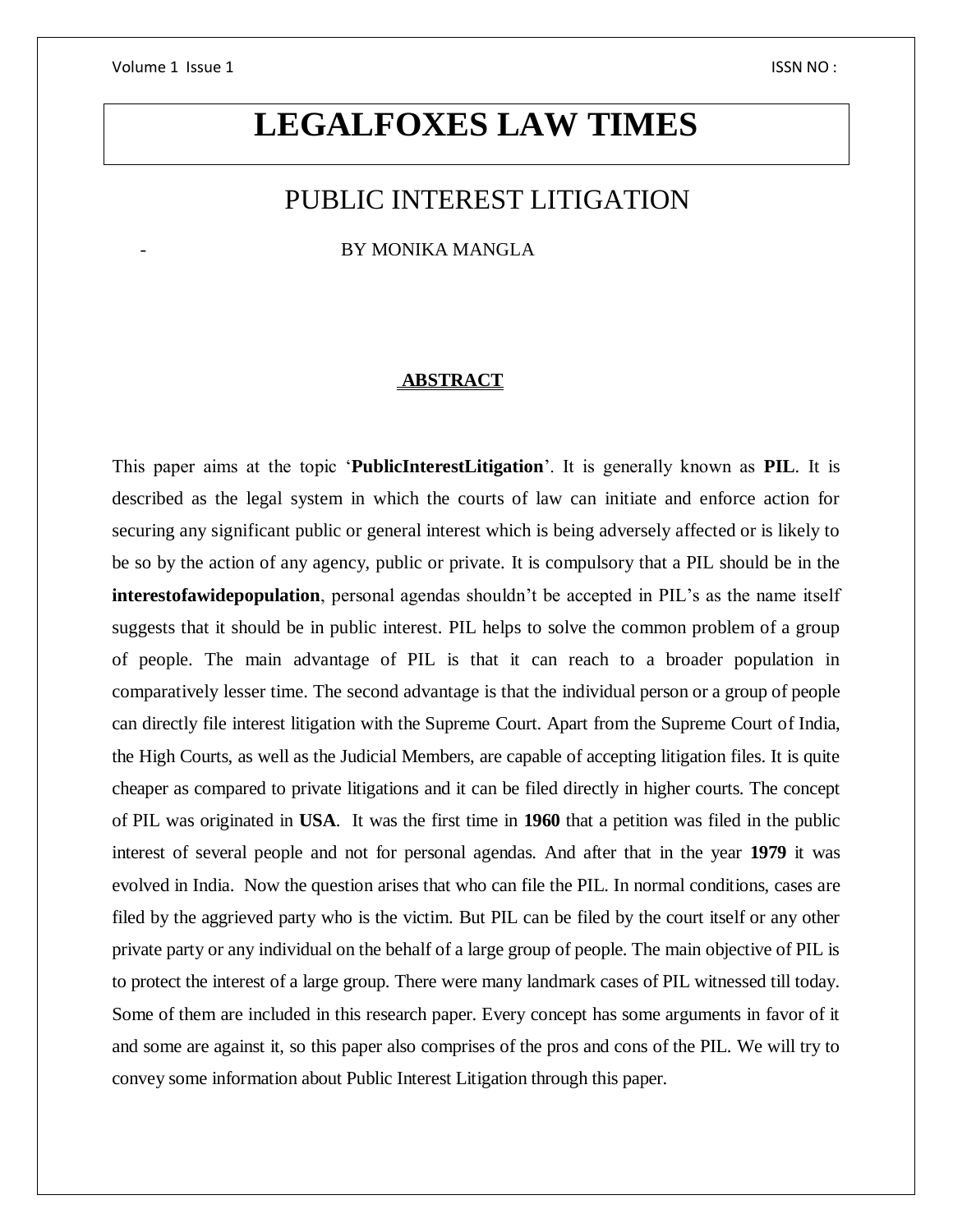## **INTRODUCTION**

PIL is the litigation which is filed for the **protectionofpublicinterest** such as **pollution**, **terrorism**, **roadsafety**, **prisonreforms**, etc as the name itself suggests its meaning. It can be introduced in court of law, not by the victim but by the court itself or any private party or any social groups. The one who is filing PIL should **actbonafide** and**notinpersonalinterest**. PIL is the use of the law **toadvancehumanrights** and **equality**, or **raiseissuesofbroadpublicconcern**. It helps advance the cause of minority or disadvantaged groups or individuals. These cases arise from both public and private matters. Court treats the PIL as the **writpetition**. It can be filed in the Supreme Court under **Article32<sup>1</sup>** , in the High Courts of different states under **Article226<sup>2</sup>** and under the court of magistrate.'**JusticePNBhagwati'** is regarded as the **fatherofPIL**. He imparted idealism and simplicity to the highest court in the country wherein even a petition filed on postcard was considered by him. The **firstcase** of **publicinterest** was also **handledbyhim** and he had delivered a just and fair judgment. And, **PushpaKapilaHingorani** is popularly known as the **motherofPIL**. She was an Indian lawyer who fought for the **improvementoftheconditionsoftheundertrialprisonersinBihar**. And, she was the first lawyer in India to file a petition in India for the public interest. We will discuss the evolution and also some of the landmark judgments of PIL in India further in detail.

## **HISTORICAL BACKGROUND OF THE ORIGIN OF PUBLIC INTEREST LITIGATION**

 $\overline{\phantom{a}}$ 

<sup>1</sup>Constitution of India, 1950

<sup>2</sup>Constitution of India, 1950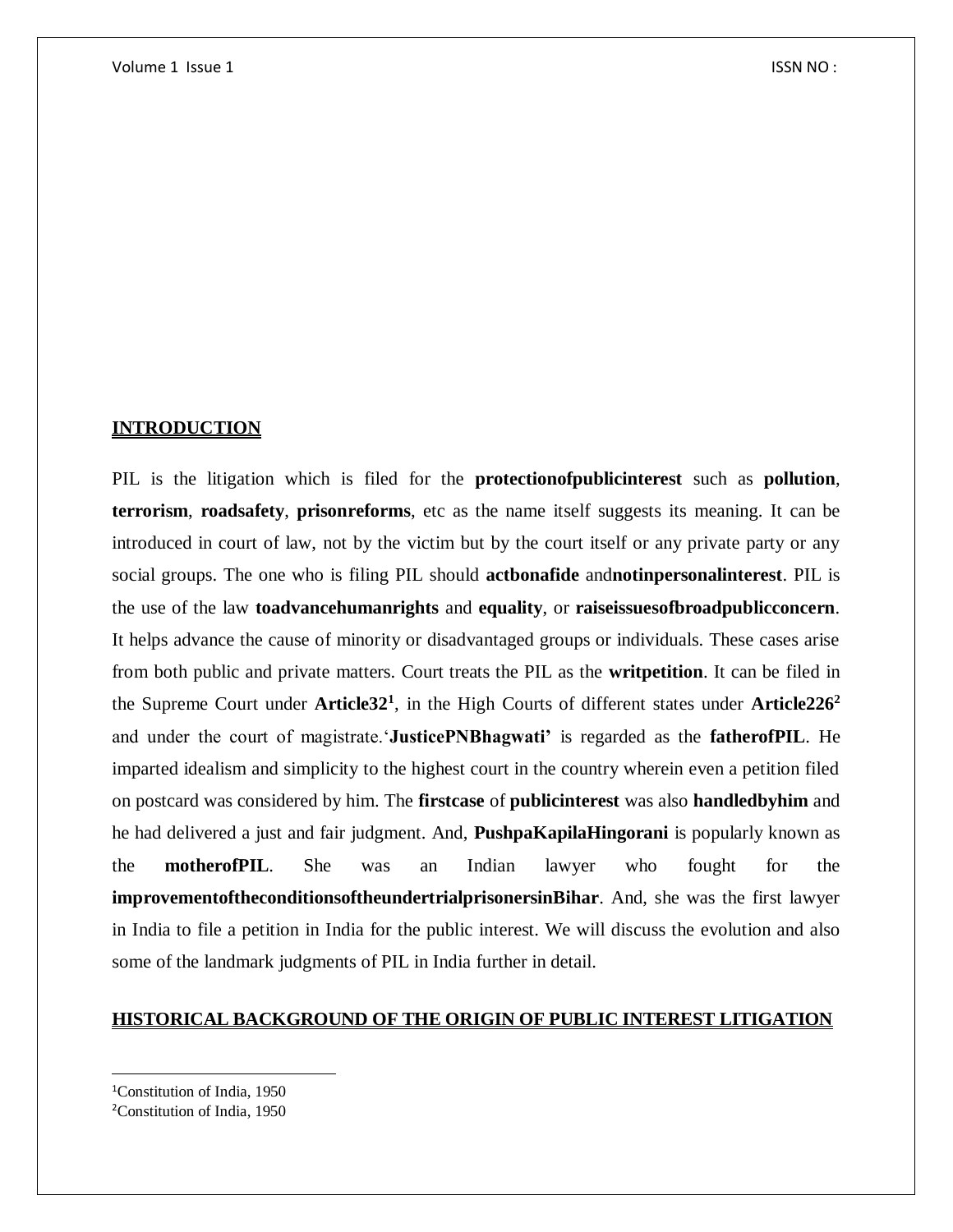The concept of public interest litigation was originated in United States in the mid- 1960s. In USA, it is known as 'Public Interest Law'. The first legal aid office was established in **NewYork** in **1876**. Since the nineteenth century, various movements in that country had contributed to public interest law, which was part of the legal aid movement. In the 1960s the PIL movement began to receive financial support from the office of Economic Opportunity, This encouraged lawyers and public spirited persons to take up cases of the under-privileged individuals and groups. The groups started raising their voice for the betterment of the country (U.S) for example - against dangers to environment and public health and exploitation of consumers and the weaker sections, etc. After sometime this concept got popular in different countries.

The case which resulted in the origination of 'Public Interest Law' in USA was **Brown vs. Board of Education<sup>3</sup>** . The defendant was a public institution. In this case, US Supreme Court gave the judgment in the favor of Brown and declared that the state's segregation of the public school students on the basis of race is unconstitutional. It is also ordered to stop this illegal and unconstitutional practice as soon as possible. After this case, courts also started involving in a broad range of social issues, including voting, employment and housing discrimination, environmental regulation, and prison conditions.

#### **EVOLUTION OF PUBLIC INTEREST LITIGATION IN INDIA**

1. The first reported case in the interest of public was in **1979** in **India**. It focused on the inhuman, terrible and shocking conditions of the prisons and under trial prisoners. The PIL was filed by a **SeniorAdvocatePushpaKapilaHingorani**to improve the unpleasant conditions of thousands of prisoners in Bihar. She got to know this information and the exact number of prisoners suffering, from a news report published in the **IndianExpress**. The case was named after one of the prison inmates as**Hussainarakhatoonvs**. **StateofBihar<sup>4</sup>**.This case led to the release of more than 40,000 undertrial prisoners on bail. The Supreme Court bench led by the **JusticeP**.**N**. **Bhagwati** provided the judgment in this case. It was held that the undertrial prisoners will get the basic rights including the **righttospeedyjustice**.

 $\overline{\phantom{a}}$ 

<sup>3</sup>Brown v. Board of Education of Topeka, 347 U.S. 483 (1954).

<sup>4</sup>HussainaraKhatoon vs. State of Bihar AIR 1979 SC 1377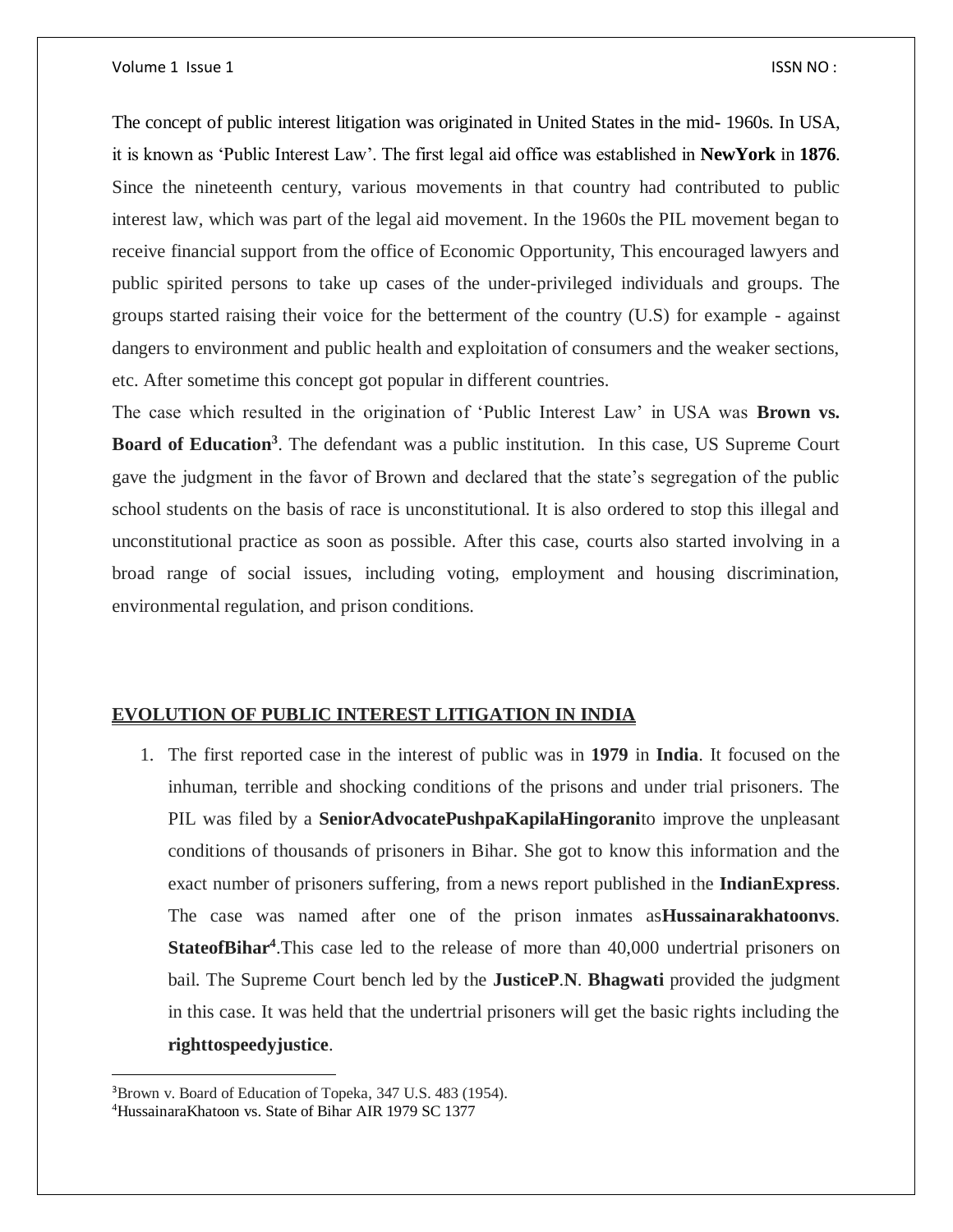It was the **landmarkjudgment** in the Indian history which is later known toevery law student in India. It is a mandatory case which we can't afford to forget while discussing about PIL. This was now set as a **fundamentalpattern** and was further adopted in subsequent cases.

- 2. Thereafter, in the case of **S.P. Gupta vs. Union of India<sup>5</sup>** , it was the first time Supreme Court defined the term PIL in Indian context. It was held that any member of the public or social action group acting bonafide can invoke the Writ jurisdiction of the High Courts or the Supreme Court seeking redressal against violation of a Legal or Constitutional rights of persons who due to social or economic or any other disability cannot approach the court. By this judgment, PIL became a potent weapon for the enforcement of public duties whose infringement had lead to the public injury. And as a result PIL can be filed by any citizen of India, any consumer groups, social action groups or by any legal practitioner. Now, it is not compulsory for the victim to file a petition, in place of him anyone else can file it. The only condition which is mandatory to file a PIL is that it should not be in the personal interest but in the interest of public at large.
- 3. After that PIL's came into existence, a new petition came in front of the court in the year **1981**. The case of **Anil Yadav vs. State of Bihar<sup>6</sup>** , exposed the inhuman activities of the police in Bihar. Newspaper report revealed that about 33 suspected criminals were blinded by the police in the state of Bihar by putting the acid in their eyes.

The Supreme Court directed the Bihar government to bring the attacked prisoners to Delhi for best medical treatments. The case was filed against the guilty policemen and other speedy actions were taken against them. One more right was added to the list of fundamental rights of accused and that was **therighttofreelegalaid**. **AnilYadav** signaled the growth of social activism and investigative litigation.

## **SOME LANDMARK CASES ON PUBLIC INTEREST LITIGATION (PIL)**

 $\overline{\phantom{a}}$ <sup>5</sup> S.P. Gupta vs. Union of India

<sup>&</sup>lt;sup>6</sup>Anil Yadav &Ors vs. State of Bihar &Anr AIR 1982 SC 1008, 1982 SCR (3) 533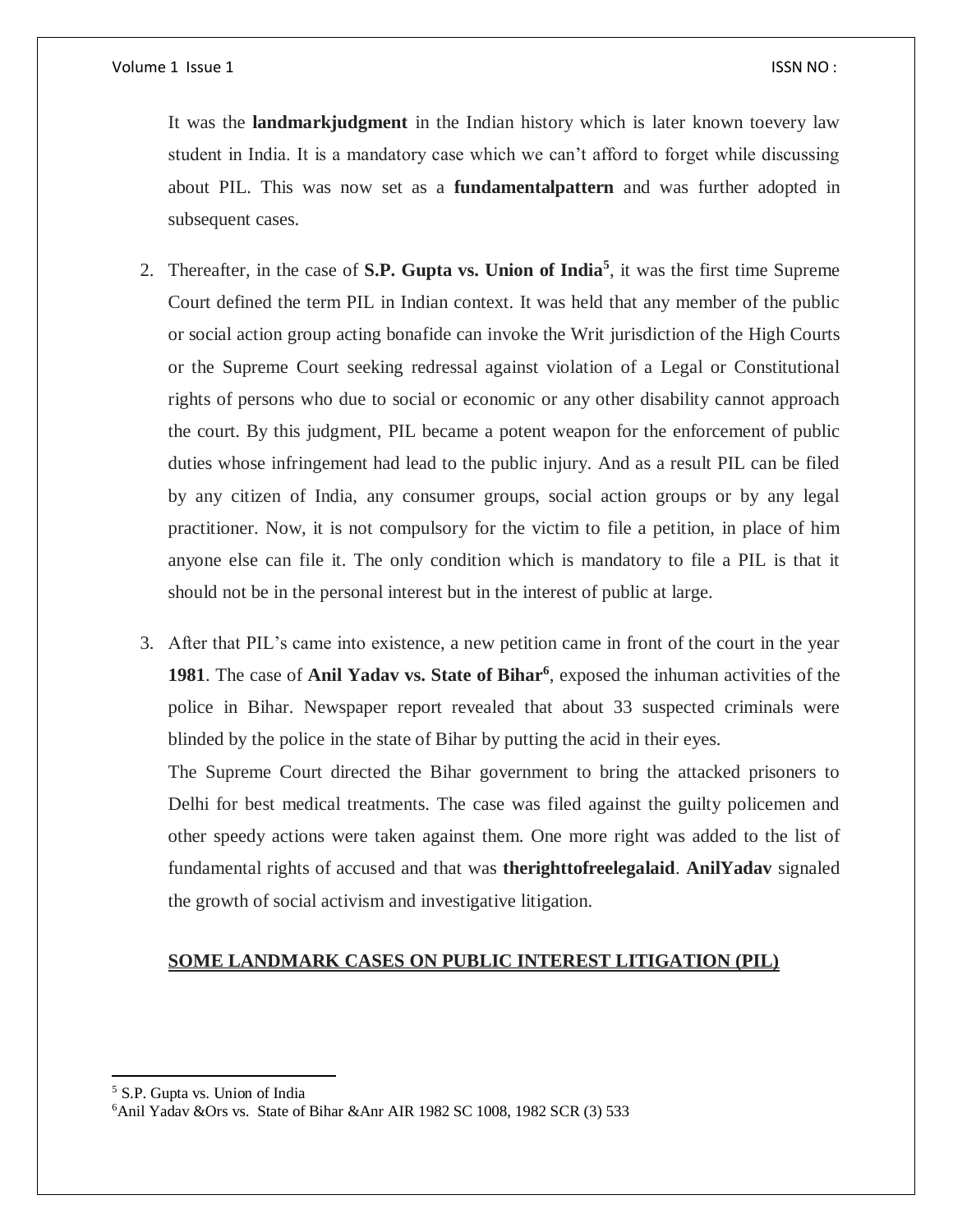### **1. MC Mehta vs. Union of India<sup>7</sup>**

**MCMehta** filed a PIL for escape of poisonous gases by a plant in **Bhopal**. It is the world's worst disaster till date and we all should learn and improve our mistakes from this disaster so that this can never repeat in future. This case is also known as **Bhopal Gas Tragedy**.

The **UnionCarbideCorporation** was a plant established in Bhopal which used to produce a pesticide named as Carbaryl. Methyl Isocyanate (MIC) was an essential component in the production of this particular pesticide. MIC is very harmful gas and it can ruin the lives of several people. Due to the negligence of UCC, MIC gas leaked from the pipes into the atmosphere.The gas flooded into the city of Bhopal, causing great panic as people woke up with a burning sensation in their lungs. Thousands of people died immediately due to the drastic effects of the gas. Some suffered from the long term effects like visual impairment, blindness, respiratory difficulties, immune and neurological disorders, lung injury, female reproductive difficulties and birth defects among children born to affected women.

In **February**, **1985** the legal battle started between the **UCC<sup>8</sup>** and the **UnionofIndia**. The case was initially filed in the **UScourt** but then it was transferred in **India** only. It travelled a long distance from Bhopal district court to the Supreme Court.A major twist to these legal proceedings came through the settlement order which was stroked out between the Indian Government and the Union Carbide in an out of court settlement in **1989**. The settlement would limit all the civil and criminal liabilities of the past, present and the future as well. That's why it was a bad move. This settlement deed faced a lot of criticism by people because it even covers the future liabilities and secondly the amount settled as fine was very less. It was only **\$470**which was hardly 15% of the original claim. It was not even sufficient to compensate all the victims of the incident.

Apart from all the civil proceedings, some criminal proceedings were also initiated. The judgment was delivered after 26 years of the disaster on June7, 2010.The

 $\overline{\phantom{a}}$ 

<sup>7</sup> M.C. Mehta vs. Union of India AIR 1987 SC 965

<sup>8</sup>Union Carbide Corporation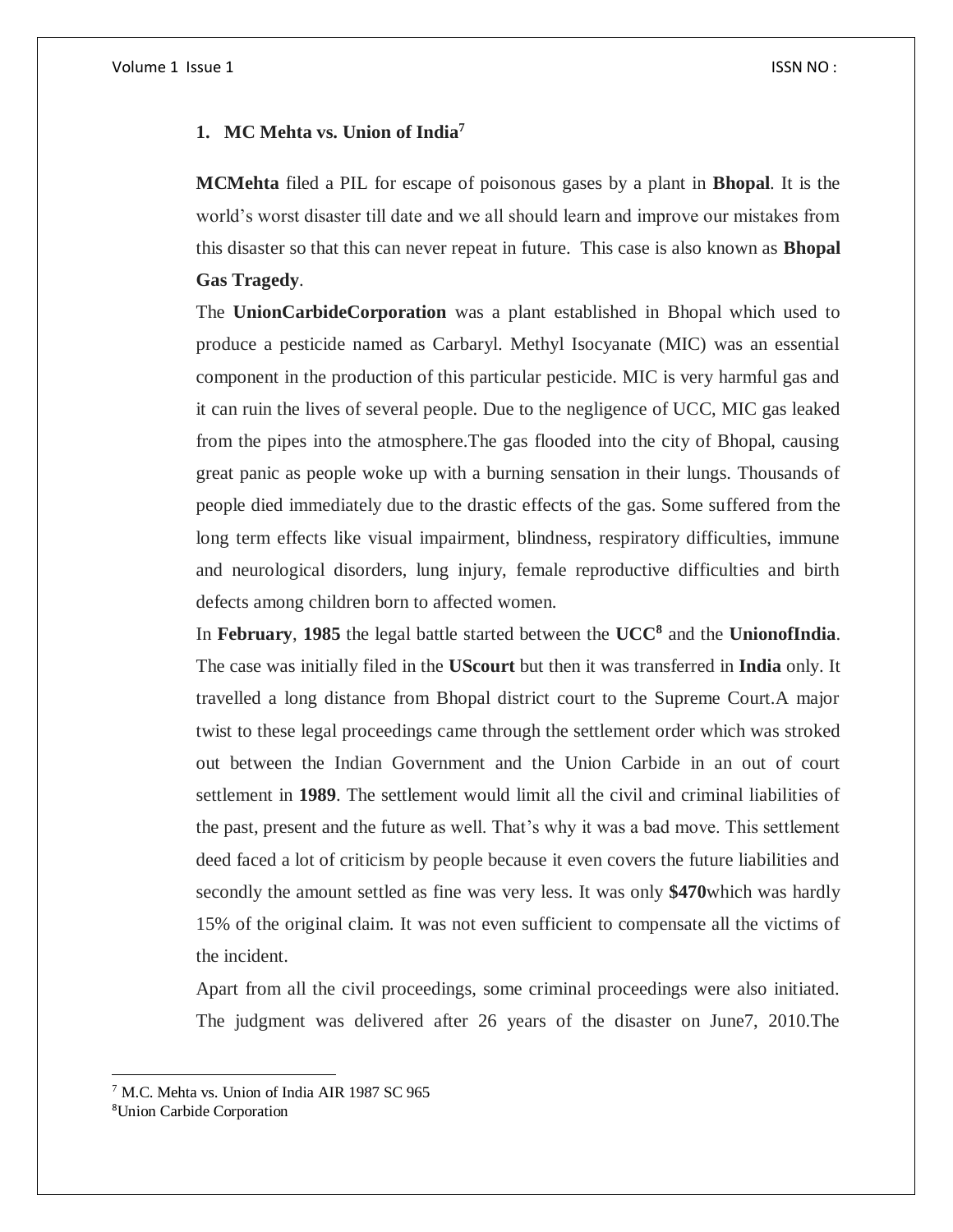#### Volume 1 Issue 1 ISSN NO : ISSN NO : ISSN NO : ISSN NO : ISSN NO : ISSN NO :

judgment was in the favour of Union of India. All the accused were found guilty and were subjected to imprisonment and were also liable to fine. But these orders could not be enforced as some of the accused did not appear in the court.

## **2. Rural Litigation and Entitlement Kendra &Ors. (RLEK) vs. State of Uttar Pradesh &Ors.<sup>9</sup>**

This case is also known as **'DehradunValleyLitigation'**. It is a landmark PIL as it was the first environmental PIL in India. In **Mussoorie**, activity of **mining** was being carried out in the range of Himalayas. Limestone was extracted by blasting out the hills with dynamite. They were very negligent during the process of extraction and it led to a number of landslides. It resulted in a great human and property loss including the death of villagers, their homes and property were destroyed and cattles died. After witnessing those damages, mining was strictly prohibited by the state minister in the year 1961. However, the mining operations reopened with the permission of Chief Minister after sometime with the mining lease of 20 years. In 1982, 18 leases were rejected by the Court in order to protect the environment. But Allahabad High Court permitted the continuation of the practice of mining giving the reason that economic benefits outweighed ecological factors.

After a long fight between ecological factors and environmental factors, finally the Court gave its final judgment. The judgment was given on **12March**, **1985**. Before the judgment Central Government also got concerned about the ecology of the country, so they also took some steps to protect it. In 1983, Government of India appointed a working group to inspect the limestone quarries in the Dehradun-Mussoorie area. The working group also prepared the report for the court on the few mining operations which were allowed to continue. Parliament also enacted a separate law for the environment that is **EnvironmentProtectionAct,1986**. Valley was designated as ecologically fragile area under this act.

9RLEK vs. State of U.P 1985 AIR 625, SCR (3) 169

 $\overline{a}$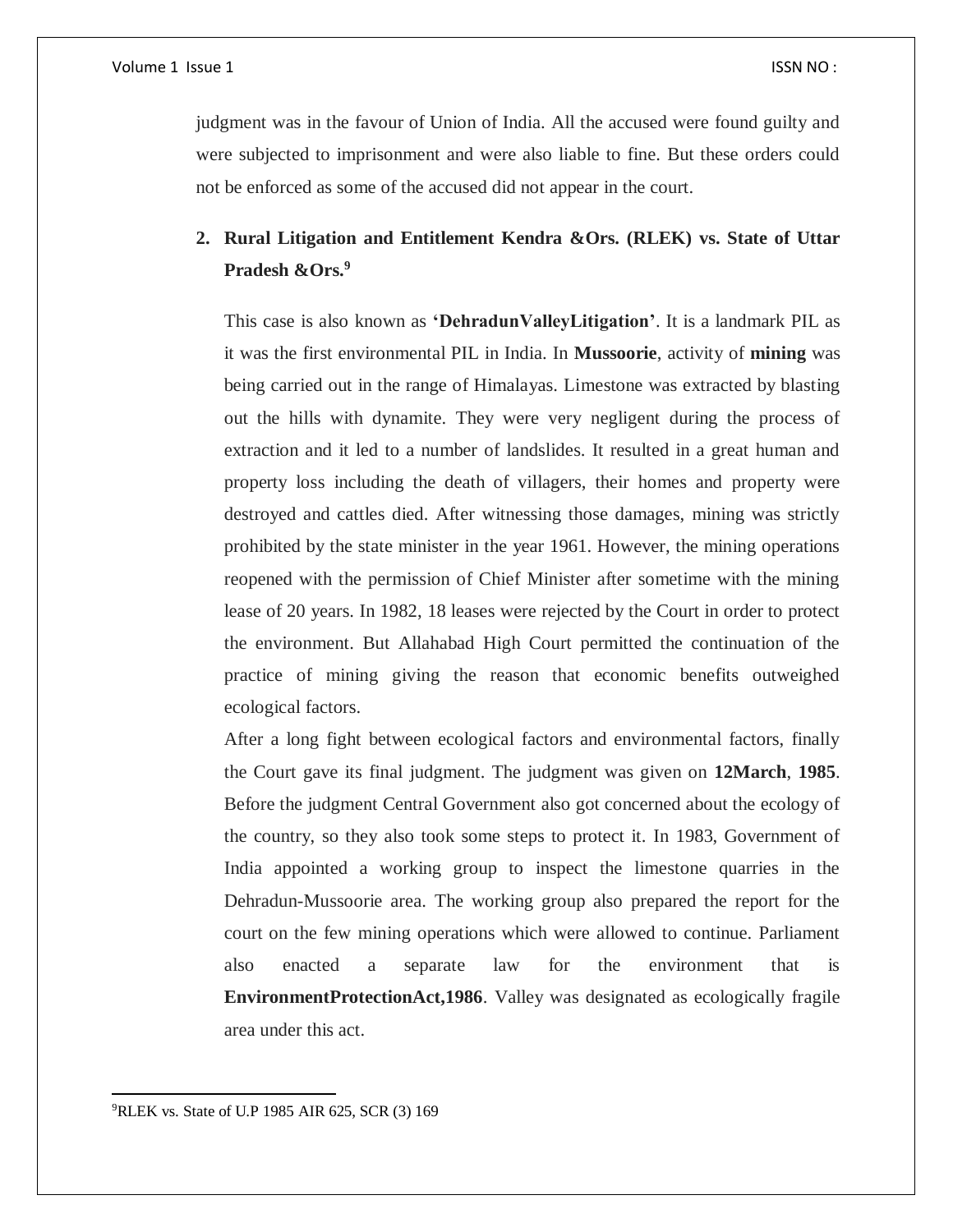The SC held that mining in reserved forests is illegal as per **Forest Conservation**  Act<sup>10</sup>. SC was also concerned about the mine operators and other laborers who were left unemployed after the closure of several mining activities in Dehradun. So, in order to pay for the damages, SC issued some directions and these are as follows:

- $\triangleright$  Orders that mine lessees whose operations were terminated by the court would be given the priority for leases in new areas.
- $\triangleright$  Orders that the Eco-Task Force of the central department of Environment reclaim and reforest the area damaged by mining and that workers displaced by mine closure be given priority for jobs with the Eco-Task Force operations in the region.

## **PROCEDURE TO FILE A PIL IN DIFFERENT COURTS**

PIL can be **directlyfiled** in **SupremeCourt** of India and **HighCourts** of different states.

- In **SC**, it is filed under **Article32** of the **IndianConstitution**.
- In **HC**, it is filed under **Article226** of the **IndianConstitution**.
- In the Court of **Magistrate**, it is filed under **Section133CriminalProcedureCode**.

At present, court treats a letter as a **writpetition**. In such cases, the court has to be satisfied that the writ petition compiles the following:

- $\triangleright$  Where the letter is addressed by the aggrieved person.
- $\triangleright$  A public spirited individual.

 $\overline{a}$ 

**<sup>10</sup>**Forest Conservation Act, 1980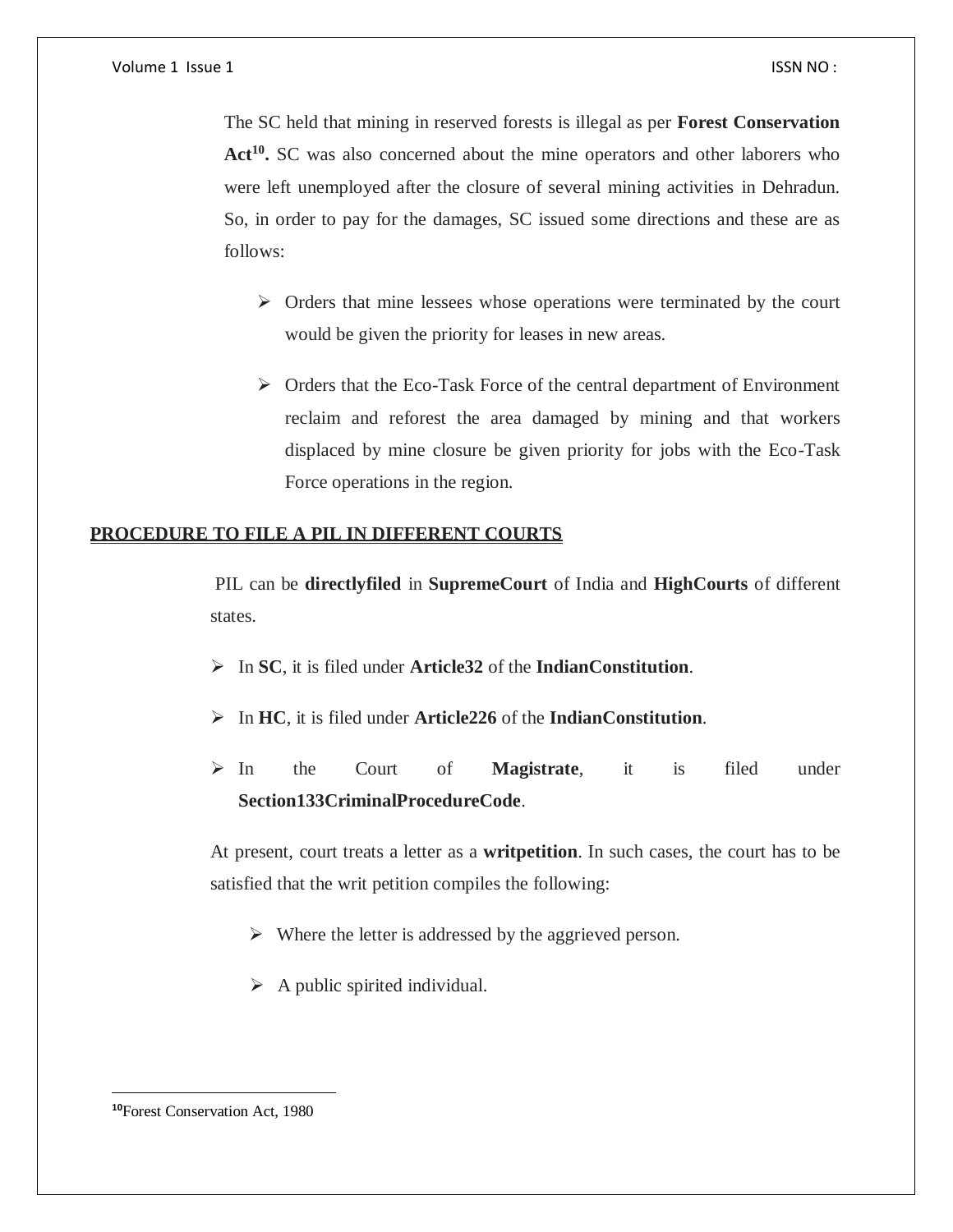$\triangleright$  A social action group for the enforcement of legal or constitutional rights to any person who, upon poverty or disability, are not able to approach the court for redress.

## **ARGUMENTS IN FAVOUR OF PIL**

- $\triangleright$  Because of PIL, now courts and judiciary can also involve in **socialaswellasecologicalissues**. Social issues like human rights and consumer welfare are also raised through PIL time to time. They can take fruitful steps in order to form the world and our nation a better place to live. Before the evolution of PIL, there was no direct way for judiciary to handle the issues which are related for the betterment of a larger population.
- $\triangleright$  PIL is so **cheap** and **easily bearable** by a common person. Vigilant citizens of the country can find an inexpensive legal remedy. If a person really wants a social change, then they need not to worry about the expenses.
- PIL can be **directlyfiled** in the Supreme Court of India as well as High Courts of different states. So, it is easily approachable and any individual can file a PIL to raise the issue which affects a wider population.
- PIL made it easier for the judiciary to **hauluptheexecutive** when it is failed to perform its duties properly.
- Court can also **appoint** various **commissions** to take over the case and investigate it properly. So, that court can get proper evidence related to it and can deliver judgment accordingly.

## **ARGUMENTS AGAINST PIL**

 $\triangleright$  In today's time, PIL is not filed for the betterment of society or in the public interest but it is filed for **personalbenefits** and in order **togetpublicity**.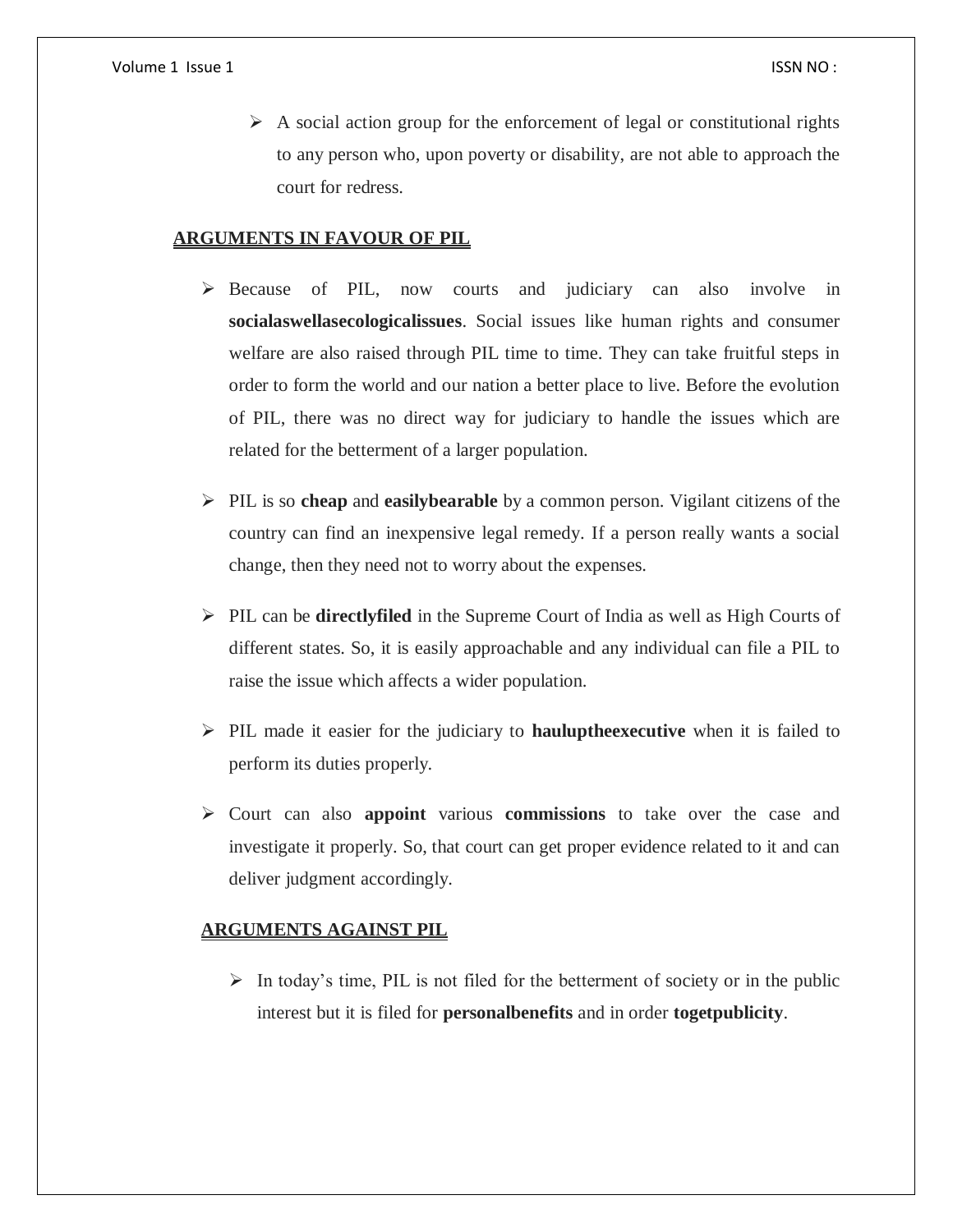#### Volume 1 Issue 1 ISSN NO : ISSN NO : ISSN NO : ISSN NO : ISSN NO :

- $\triangleright$  Secondly, the judiciary has a duty to provide justice to the people but due to the origination of the concept of PIL its scope is widened. This leads to the **criticism** which judiciary has to go through a number of times.
- Many people are **misusing** this concept and handling it as a **toolforharassment** because PIL can be filed in nominal court fees only as compared to other private litigations.

## **CONCLUSION**

PIL is a fabulous step towards solving the public issues. There are thousands of petitions filed everydayin the personal interest and these are pending due to the burden of cases in the Courts. But PIL can provide relief to all the victims who are suffering from a common problem as the same judgment is applicable on all the similar kind of cases. For instance, a number of rape and murder cases are registered everyday by the victims but these cases are still pending. PIL can provide easy and fast relief to such victims. Secondly, the PIL's has saved our ecology to some extent. A number of PIL's are a result of protection of environment in different states. It has also widened the scope of judiciary so that it can check on the executive.

The concept of PIL was initially introduced in USA in the mid 1980's. In the next case of **S.P. Gupta vs. Union of India** which was filed by the famous Advocate S.P. Gupta**,** the PIL was defined in Indian context for the first time. Nowadays, PIL are increasing in number as there are a number of incidents which curtails or hurts the feeling of people as well as their rights as the citizens of the country. Also, the machinery governing PIL is undergoing a serious reconstruction for possible developments in this field although it has developed a lot from the day of its evolution. The **mainaim** of PIL is to **providefastjustice** as well as to **handleallthesocial** and **ecologicalissues** in public interest.

Also insert the significance of the case of State of Uttranchal v Balwant Singh Chaufal In order to preserve the purity and sanctity of the PIL, the Supreme Court has laid down guidelines to be followed by courts: (1) The courts must encourage genuine and bona fide PIL and effectively discourage and curb the PIL filed for extraneous considerations; (2)